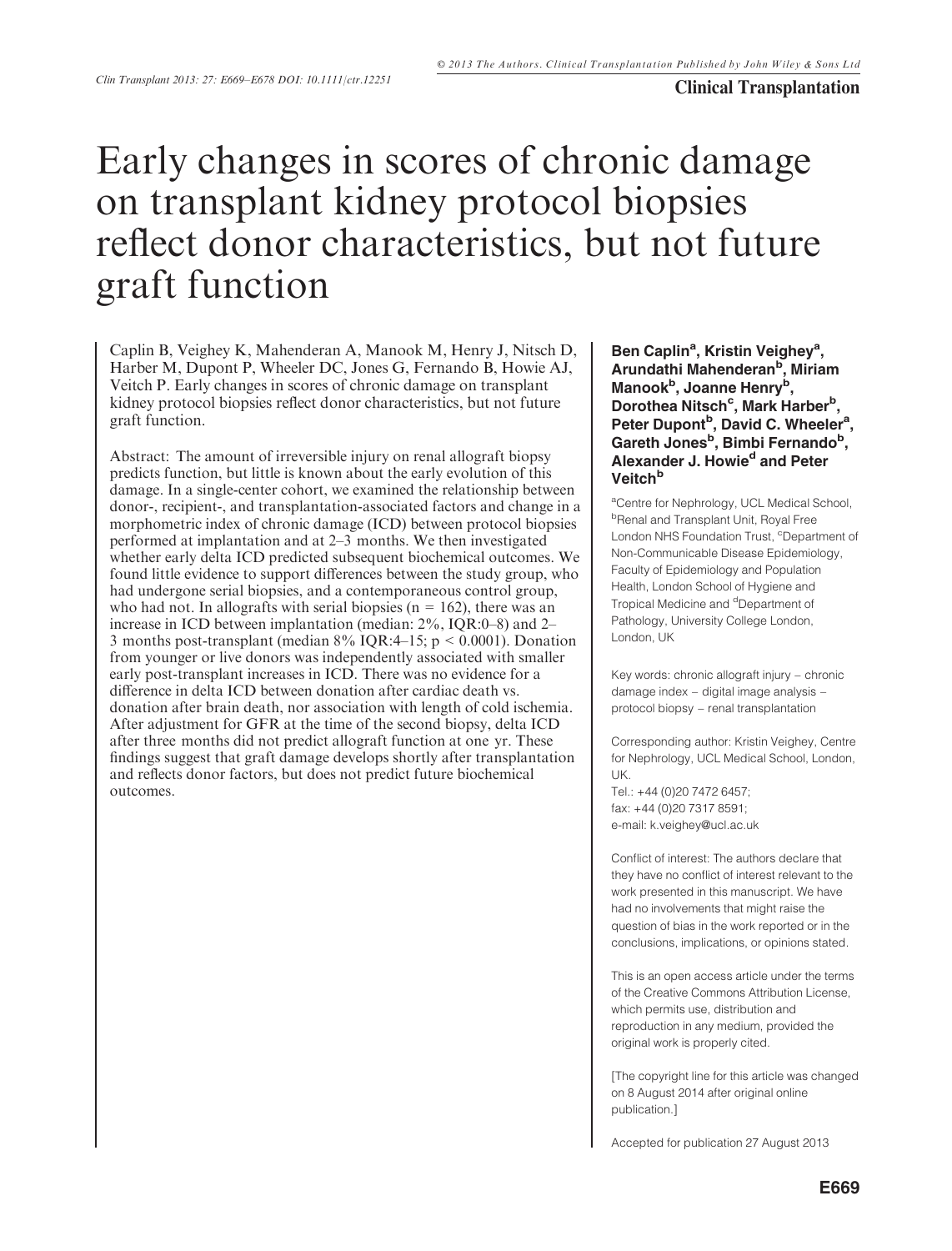Improvements in the outcomes of kidney transplantation have mainly been confined to prevention of early graft loss. Over the last 20 yr, the slopes of allograft survival curves from one yr post-transplant have remained almost parallel (1, 2). Furthermore, due to the chronic undersupply of donor organs, there has been a recent move toward the use of "extended criteria" donors and donation after cardiac death (DCD) with consequent concerns surrounding the long-term outcomes for recipients of these kidneys.

The total amount of irreversible histological damage on protocol biopsies at early time points, as estimated by Banff criteria for chronic damage  $(3-5)$  or as measured morphometrically  $(6, 7)$ , is a predictor of longer-term graft outcomes, and this damage appears to be established early post-transplantation.

Although previous studies have examined clinical predictors of chronic damage at a single time point or over many years, little is understood about the factors surrounding transplantation that are associated with the early evolution of such damage, that is, the relationship between clinical variables and changes in measures of chronic damage during the first post-transplant months. This is an issue of particular importance in kidneys from "extended criteria" donors (ECD) or donation following cardiac death (DCD) as these allografts are likely to have significant levels of pre-existing chronic damage in the former case and suffer increased warm ischemic injury in the latter. The use of a quantitative approach to assess damage, made possible by the use of digital analysis systems, has been explored in an investigation of recipients of live donor transplants (8) or kidneys donated following brain death (DBD) (9), but the risk factors for the early evolution of chronic damage on protocol biopsy of single-organ kidney transplants from a cohort receiving kidneys of differing donor types remain unclear.

Using protocol biopsies performed as a part of routine clinical care, the aim of this study was to examine donor and recipient factors associated with changes in a morphometric measure of chronic damage over the first three post-transplant months. We then investigated whether the early change in this same measure was a useful predictor of graft function at one yr.

# Patients and Methods

In this cohort study, adult recipients of solitary renal allografts under the care of the Royal Free London NHS Foundation Trust (RFLNHSFT), transplanted between February 1, 2008, and October 31, 2010, underwent protocol biopsies as part of their routine clinical care. The unit policy is for protocol biopsies to be performed at three time points: 30 min following allograft implantation (PB0), 6–12 wk post-transplantation (PB1), and one yr post-transplantation. Only data from the first two are described here, as uptake of the one-yr biopsy is low  $(n = 72, 29\%)$  and likely to be heavily influenced by clinical factors; that is, those patients with a well-functioning graft are likely to forego this biopsy. All patients undergoing biopsy gave informed consent as to the clinical risks and benefits of the program. The following were considered contraindication to protocol biopsy: high bleeding risk, pregnancy, and indicated biopsy within the last 14 d.

The immunosuppressive protocol was unchanged for the duration of this study. Induction therapy consisted of basiliximab (days 0 and 4), methylprednisolone, tacrolimus, and mycophenolate mofetil. Maintenance therapy (commenced five d prior to the transplant in recipients of live donor kidneys) consisted of (i) tacrolimus adjusted to maintain a trough level of  $9-12 \text{ µg/L}$ for the first three months and then  $6-9 \mu g/L$ (except in cases of delayed graft function where target trough levels are  $6-9 \mu g/L$  until graft function is established); (ii) mycophenolate mofetil 1 g bd reduced to 750 mg bd after one month; (iii) prednisolone 20 mg daily for one wk and 10 mg daily for one wk followed by steroid withdrawal. Acute cellular rejection was treated with pulsed methylprednisolone and continuation of oral steroids with the addition of antithymocyte globulin (ATG) in resistant cases. Acute vascular rejection was treated with the addition of plasma exchange where there was an identifiable donorspecific antibody, plus rituximab in resistant cases. Patients underwent a preemptive CMV surveillance strategy (except for those enrolled in a clinical trial or considered high risk), receiving antiviral therapy only where routine samples revealed CMV antigen levels >1250 copies/mL.

Protocol biopsies were performed by senior clinicians, under direct vision at implantation or live ultrasound guidance post-transplantation. Samples were obtained using either 16-gauge needles (at implantation) or 18-gauge biopsy needles (post-transplant) and were examined using a dissecting microscope at the bedside to confirm adequate sampling. Biopsies were formalin-fixed, paraffin-embedded, and serially sectioned before staining using conventional techniques. The morphometric measure, called the index of chronic damage (ICD), was determined in sections from PB0 to PB1 (ICD0 and ICD1, respectively) as pre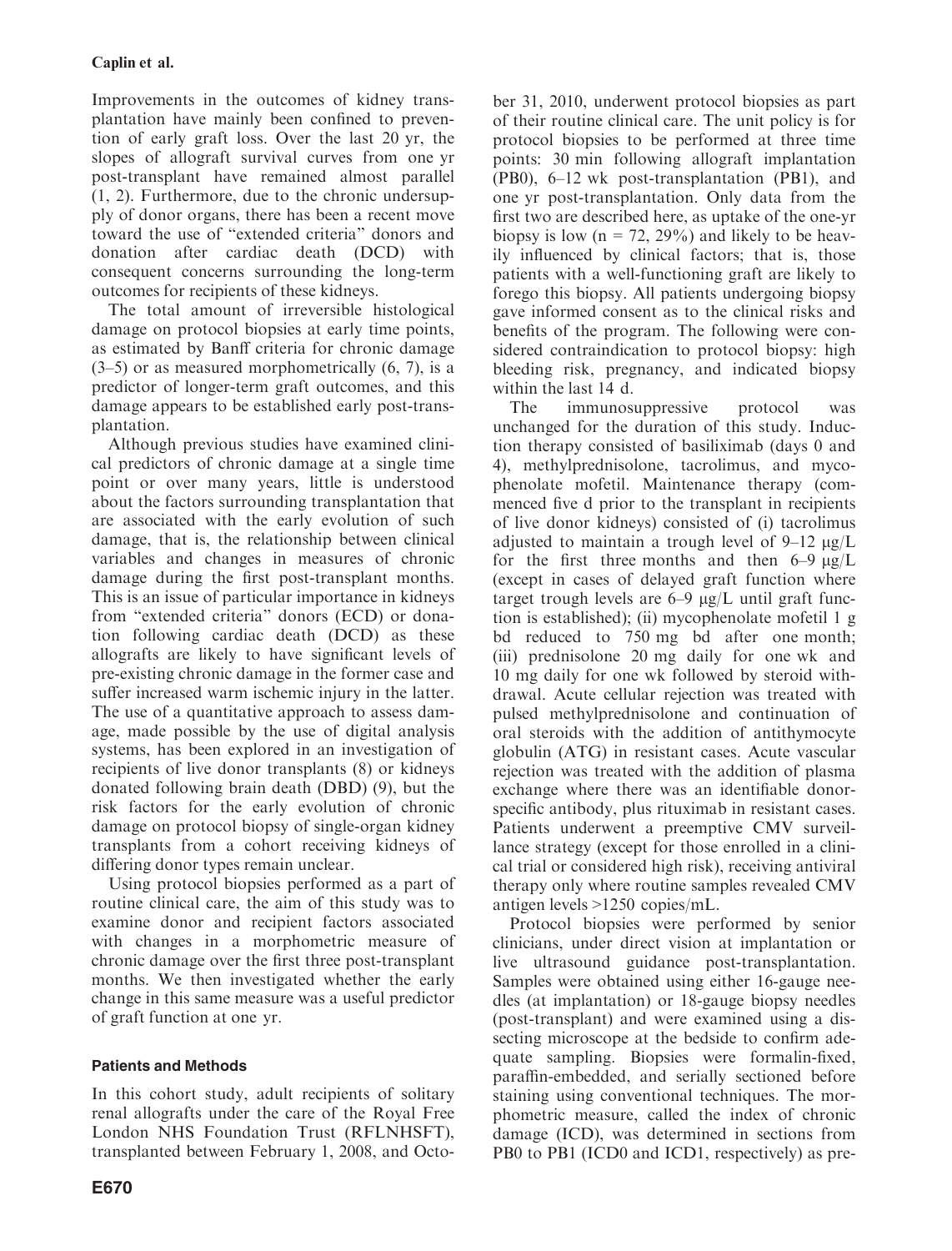viously described (7). Briefly, on a computerized image, the area of renal cortex excluding renal capsule was measured in arbitrary units. Areas of chronic damage, identified by global sclerosis of glomeruli, tubular atrophy, interstitial fibrosis, and/or occluded vessels, were also quantified. The amount of damage was expressed as a percentage of cortical area to the nearest integer.

Donor data were retrieved from NHS Blood and Transplant (NHSBT). NHSBT definitions were used for mismatch level (10). Donor serum creatinine concentration from admission was used where available; otherwise, first available creatinine was obtained. Recipient data were retrieved from electronic hospital records. Rejection was defined as per Banff criteria on indication biopsies prior to PB1 or on that protocol biopsy (or on biopsies at less than three months for the group not undergoing PB1). BK nephropathy was defined by the presence of virus detected by an immunoperoxidase method. The number of indicated biopsies was the total number of biopsy attempts prior to the first posttransplant biopsy (or in the first three months for those not undergoing PB1). Serum creatinine values were obtained from day 56 and day 365 (or the nearest available measurement subsequent to these dates) post-transplant eGFR calculated by the 4 variable MDRD equation (11). All analyses were performed by allograft, so two patients who both received a second transplant during the study period were represented twice although sensitivity analysis excluding these second grafts did not alter any of the main findings.

As not all patients transplanted in the study period had undergone serial protocol biopsies, we examined whether there were differences between the group who had undergone such biopsies and the group who had not using the chi-squared test (Fisher's exact test for cells with small numbers) and t-test (Wilcoxon rank-sum test for nonparametric variables). Then, in a sensitivity analysis, we examined whether inclusion in the biopsy group was associated with differences in eGFR at eight wks or cumulative incidence of rejection over the follow-up period, after matching using a propensity score based on donor and recipient characteristics.

We went on to examine the associations between ICD and clinical variables. ICD scores were positively skewed at all time points so to examine predictors of ICD0, and change in ICD (ICD1-ICD0; delta ICD) scores was divided into equal frequency tertiles and quartiles, respectively. Univariable associations between clinical variables and ICD0 or delta ICD were examined using analysis of variance (ANOVA) (Kruskal–Wallis [K-W] test for nonparametric variables) and chi-squared test (Fisher's exact test for cells with small numbers). The change in ICD between paired samples was examined using the Wilcoxon rank-sum test.

For multivariate analysis, we did not group ECD and DBD donors separately, firstly to avoid small cell numbers and also so we could examine clinical factors that would lead to the definition of a donor as ECD (donor serum creatinine  $>133$  µMol/L; intracerebral hemorrhage, ICH; donor age) in both DBD and DCD groups. To identify independent predictors of ICD0 and delta ICD, we used a logistic regression models and included exposure variables where we hypothesized an impact on ICD. For baseline chronic damage, these were donor type (live, DCD, or donation after brain death [DBD]), age, sex, ethnic group, donor serum creatinine>133  $\mu$ Mol/L, ICH, diabetes mellitus (DM), and cold ischemic time (CIT; deceased donors only). For change in chronic damage, these were as above plus recipient factors: mismatch level, age, sex, ethnic group, previous transplantation, primary disease, DM, BK nephropathy, and rejection. Adjustment was made for the timing of PB1, but otherwise variables were retained in the models only where there was an improvement in model fit as demonstrated by a reduction in the  $-2$  log-likelihood ratio. We also performed a restricted analysis excluding donors dying from ICH. Following fitting of the ordinal logistic model, the proportional odds assumption was tested for each of the variables in the model individually. Where this was violated, as in the model of ICD0, a multinomial logistic approach was used, and relative risk ratios were reported for each category. Predicted odds ratios or relative risk ratios were compared with observed values for both multivariable models. A further sensitivity analysis examining change in chronic damage was carried out using a linear regression model with log ICD1 adjusted for log ICD0, and although model fit was poor, the main conclusions, as identified using the logistical modeling approach, were unchanged.

To investigate whether delta ICD might predict future outcome, we then examined whether this same measurement (as an explanatory variable) was associated with biochemical measures of kidney function. First, we examined the relationship between delta ICD quartile and quartile of GFR at biopsy. Then, to test the usefulness of the measure as a predictor of future function, we examined the association between delta ICD quartile and the change in eGFR between the time of PB1 and oneyr post-transplant (eGFR at day 365 after adjustment for eGFR at day 56).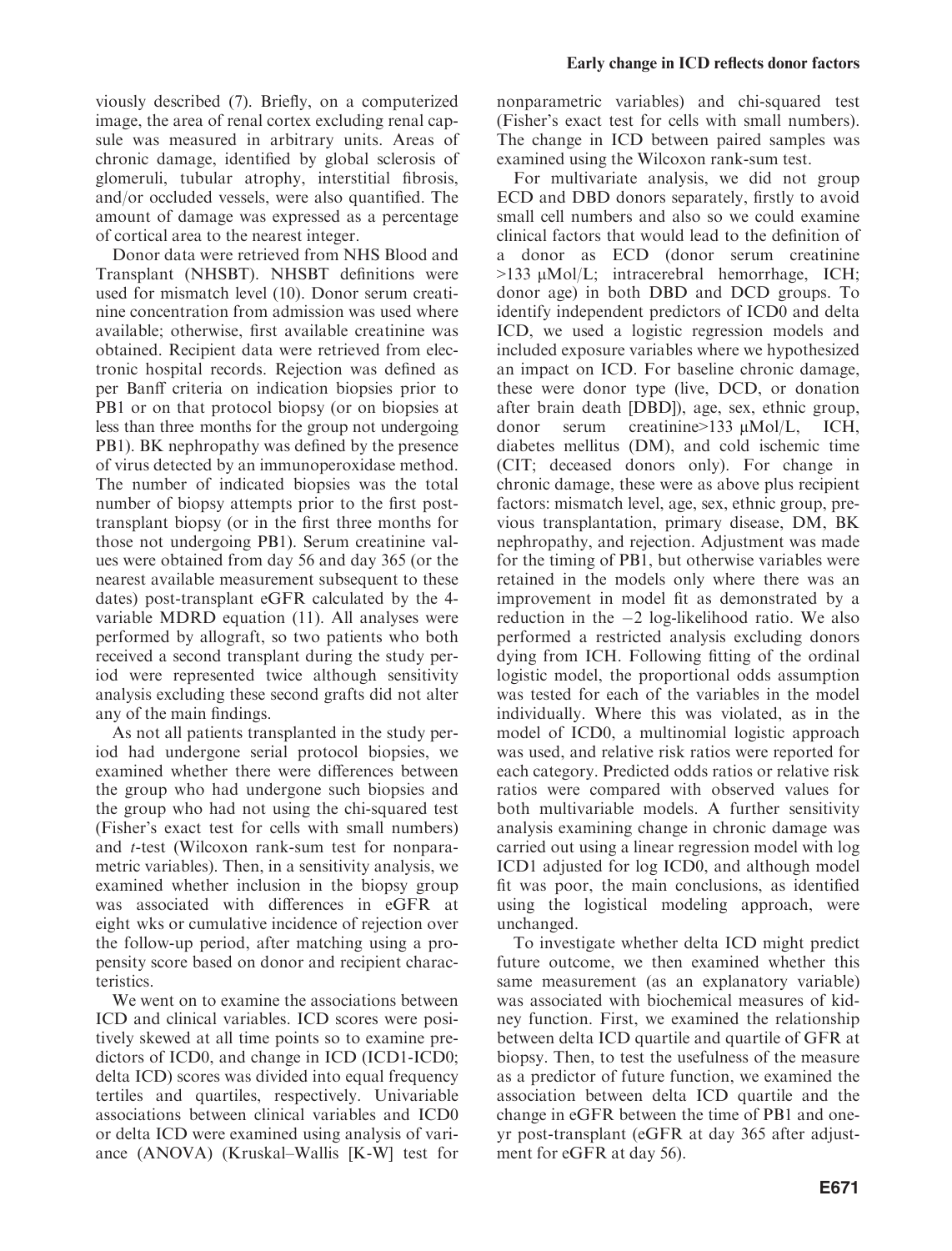Summary statistics are presented as means  $\pm$  standard deviation (or medians with interquartile range for non-normally distributed variables). Statistical significance was accepted as  $p \le 0.05$ . This was a descriptive study, and therefore, no power calculations were performed. Data were analyzed in Stata 11 (Stata Corp LP, College Station, TX, USA).

# **Results**

# **Cohort**

Two hundred and sixty seven patients under follow-up at the renal transplant unit RFLNHSFT underwent 269 kidney-alone transplants between February 1, 2008, and October 31, 2010. Six patients were transplanted elsewhere, so no ICD0 was available. A further 17 allografts were excluded from further analysis due to nephrectomy  $(n = 8)$ , loss to follow-up  $(n = 2)$ , recipient death  $(n = 5)$ , and contraindication to protocol biopsy  $(n = 2)$ . Either ICD0  $(n = 45)$  or ICD1  $(n = 61)$  or both were not available on a further 81 allografts due to patient refusal  $(n = 5)$ , multiple recent indicated biopsies  $(n = 2)$ , or undocumented reasons. Delta ICD was available for 162 allografts, and along with three allografts with biopsies that were technically inadequate, this group  $(n = 165)$  was compared with those who did not undergo both protocol biopsies ( $n = 81$ ). The "6–12 wks" posttransplant protocol biopsies were performed a median of 56 d (IQR 48–72) following transplantation. There was a higher prevalence of female donors, and there were an increased number of indicated biopsies in the group who did not undergo serial biopsies, but there were no other differences observed between the groups (Table 1). Specifically, there were no differences seen in CIT, the prevalence of different donor types, eGFR, or biopsy proven rejection. In a sensitivity analysis, using propensity score matching, no significant differences were seen in eGFR at eight wk or the cumulative incidence of rejection between those undergoing protocol biopsies and those who did not (data not shown).

# Predictors of ICD on implantation biopsy

Overall (including allografts where delta ICD was not available), median ICD0 was 2% (IQR 0–7). On univariable analysis, donor age, transplant type, and donor ethnic group were associated with tertile of ICD0 (Table 2). On multinomial logistic regression, there was a higher relative risk ratio of ICD0 falling in tertile two and three with both

higher donor age and donation following cardiac death (Table 3). However other donor variables, including donor ethnic group, were not associated with tertile of ICD0 in the adjusted model. Furthermore, other than age, inclusion of factors that would lead to a donor being defined as "extended criteria" (ICH, serum creatinine  $>133 \mu$ Mol/L, hypertension) did not alter the relative risk ratios. Most (six of nine) of the donors with DM were in the highest ICD0 tertile, but as overall numbers were small, this variable was not included in the multivariable model.

## Predictors of Change in ICD

Overall (including allografts where delta ICD was not available,  $n = 188$ ), median ICD1 was  $8\%$ (IQR: 4–15). Restricting the analysis to those subjects for whom delta ICD was available, there was a small but highly significant increase between biopsies (median increase, 4%; IQR: 1–9). Box and whisker plots of ICD0 and ICD1 stratified by donor type are shown in Fig. 1. A negative delta ICD was observed in 25 of the 162 allografts.

Univariable associations between clinical variables and quartile of delta ICD are presented in Table 4. Transplant type (Fig. 2) and history of donor ICH along with recipient and donor age were the only clinical variables associated with delta ICD. Kidneys transplanted from live donors showed little change in ICD over time, while kidneys from DCD donors were more prevalent in the higher quartiles of delta ICD. Mean donor age was higher across increasing quartiles of delta ICD  $(p < 0.01$  for a trend). Borderline relationships were found with donor serum creatinine concentration, donor ethnic group, previous transplantation, donor DM, and mismatch level, although the power to detect associations for the latter explanatory variables was limited due to small numbers.

Donor age and donor type were the only variables independently associated with quartile of delta ICD on multivariable analysis using an ordinal logistic regression model (Table 5). Increasing donor age was independently associated with increased odds of a higher quartile delta ICD with an OR of 1.29 (95% CI: 1.06–1.57) for each decade over 48 yr. Receiving a kidney from a live donor was independently associated with lower odds of a higher delta ICD quartile with an OR of 0.40 (95% CI: 0.20–0.80) compared with the reference group of DBD. There was no significant increase in odds associated with receiving a kidney from a DCD vs. DBD (OR 1.30; 95% CI: 0.62–2.73). Exclusion of donors dying from ICH did attenuate the differences in OR between live and DBD donors, sug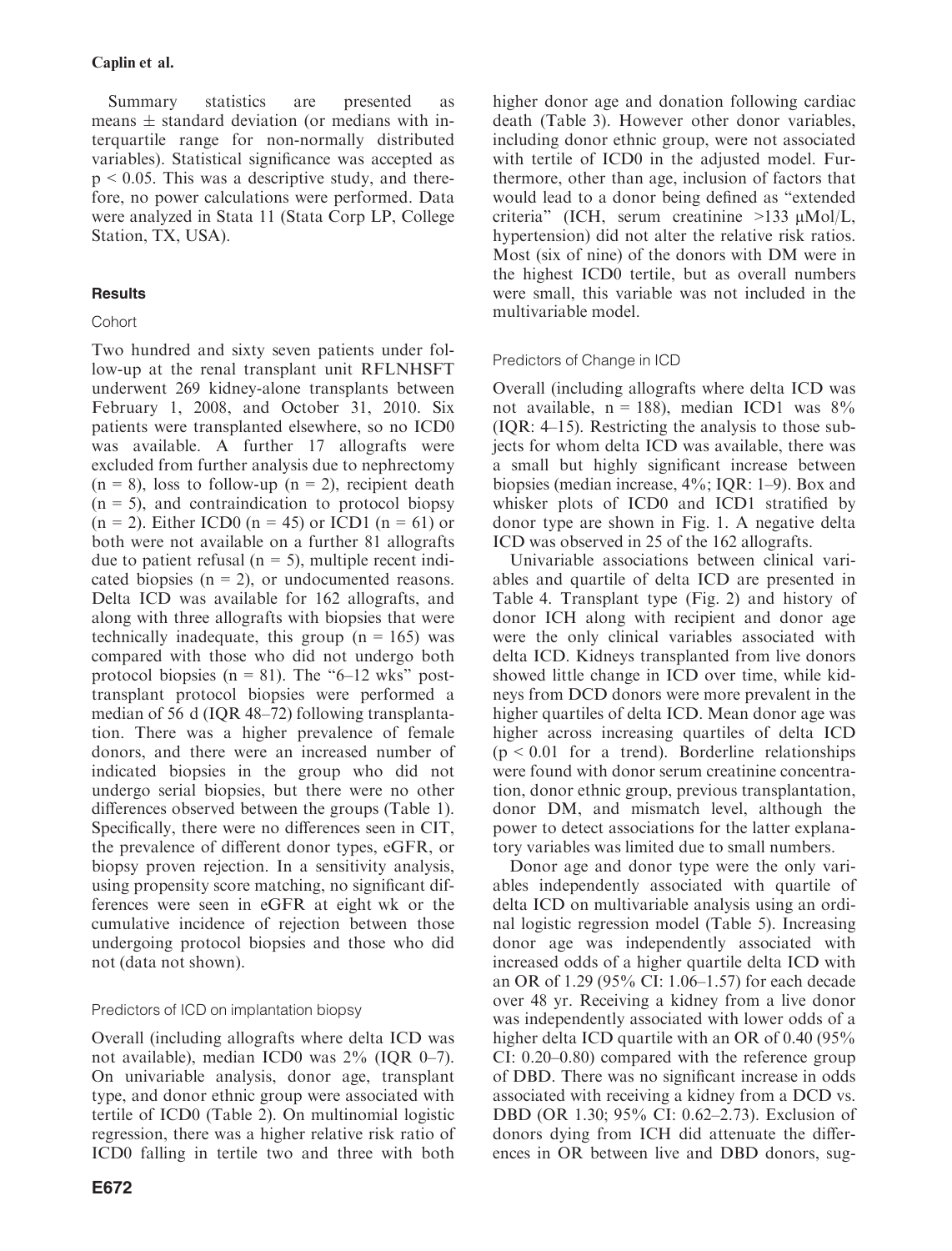Table 1. Description of the study cohort and comparison between the groups of allografts for which serial biopsies were not and were performed

|                                |              | All allografts $n = 246$ |                | Allografts without serial<br>biopsies $n = 81$ |                | Allografts<br>with<br>serial<br>biopsies $n = 165$ |                   |
|--------------------------------|--------------|--------------------------|----------------|------------------------------------------------|----------------|----------------------------------------------------|-------------------|
| Recipient age                  |              |                          |                |                                                |                |                                                    |                   |
| Years, mean, SD                | 49.4         | 13.8                     | 47.5           | 15.3                                           | 50.2           | 13.1                                               | <b>NS</b>         |
| Recipient sex                  |              |                          |                |                                                |                |                                                    |                   |
| Female n,%                     | 114          | 46.3                     | 38             | 46.9                                           | 76             | 46.1                                               | <b>NS</b>         |
| Recipient ethnic group         |              |                          |                |                                                |                |                                                    |                   |
| Asian n,%                      | 51           | 20.7                     | 19             | 23.5                                           | 32             | 19.4                                               | <b>NS</b>         |
| Black n,%                      | 54           | 22.0                     | 13             | 16.1                                           | 41             | 24.9                                               |                   |
| Chin/oth/ns n,%                | 34           | 13.8                     | 9              | 11.1                                           | 25             | 15.2                                               |                   |
| White n,%                      | 107          | 43.5                     | 40             | 49.4                                           | 67             | 40.6                                               |                   |
| Recipient primary disease      |              |                          |                |                                                |                |                                                    |                   |
| Cystic n,%                     | 20           | 8.1                      | 8              | 9.9                                            | 12             | 7.3                                                | $_{\rm NS}$       |
| DM $n$ ,%                      | 27           | 11.0                     | 11             | 13.6                                           | 16             | 9.7                                                |                   |
| Dysplastic/reflux n,%          | 10           | 4.1                      | $\overline{4}$ | 4.9                                            | 6              | 3.6                                                |                   |
| Glomerular n,%                 | 48           | 19.5                     | 17             | 21.0                                           | 31             | 18.8                                               |                   |
| Vasc/isch/hyp n,%              | 27           | 11.0                     | 9              | 11.1                                           | 18             | 10.9                                               |                   |
| Other n,%                      | 74           | 30.1                     | 23             | 28.4                                           | 51             | 30.9                                               |                   |
| Unknown n,%                    | 40           | 16.3                     | 9              | 11.1                                           | 31             | 18.8                                               |                   |
| <b>Recipient DM</b>            |              |                          |                |                                                |                |                                                    |                   |
| $n, \%$                        | 35           | 14.2                     | 10             | 12.4                                           | 25             | 15.2                                               | <b>NS</b>         |
| Previous transplant            |              |                          |                |                                                |                |                                                    |                   |
| $n, \%$                        | 25           | 11.0                     | 12             | 14.8                                           | 15             | 9.1                                                | <b>NS</b>         |
| Donor age                      |              |                          |                |                                                |                |                                                    |                   |
| Years, mean, SD                | 48.0         | 15.8                     | 47.3           | 16.3                                           | 48.3           | 15.5                                               | <b>NS</b>         |
| Donor sex                      |              |                          |                |                                                |                |                                                    |                   |
| Female n,%                     | 102          | 43.0                     | 39             | 54.2                                           | 63             | 38.2                                               | 0.02 <sup>a</sup> |
| Donor ethnic group             |              |                          |                |                                                |                |                                                    |                   |
| Asian n,%                      | 19           | 8.0                      | 6              | 8.3                                            | 13             | 7.9                                                | $_{\rm NS}$       |
| Black n,%                      | 17           | 7.2                      | 5              | 6.9                                            | 12             | 7.3                                                |                   |
| Chin/oth/ns n,%                | 5            | 2.1                      | $\mathsf{O}$   | 0.0                                            | 5              | 3.0                                                |                   |
| White n,%                      | 196          | 82.7                     | 61             | 84.7                                           | 135            | 81.8                                               |                   |
| Donor creatinine               |              |                          |                |                                                |                |                                                    |                   |
| µMol/L, geo mean, SD           | 78.3         | 1.5                      | 75.1           | 1.5                                            | 79.0           | 1.5                                                | <b>NS</b>         |
| Donor DM                       |              |                          |                |                                                |                |                                                    |                   |
| $n, \%$                        | 10           | 4.2                      | 3              | 4.2                                            | $\overline{7}$ | 4.3                                                | <b>NS</b>         |
| Donor weight                   |              |                          |                |                                                |                |                                                    |                   |
| Kilograms, mean, SD            | 78.4         | 16.7                     | 77.6           | 16.4                                           | 78.7           | 16.8                                               | <b>NS</b>         |
| Donor type                     |              |                          |                |                                                |                |                                                    |                   |
| ECD, n, %                      | 64           | 26.0                     | 42             | 25.5                                           | 22             | 27.2                                               | <b>NS</b>         |
| DBD, n,%                       | 17           | 6.9                      | 11             | 6.7                                            | 56             | 7.4                                                |                   |
| DCD, n,%                       | 71           | 28.9                     | 20             | 24.7                                           | 51             | 30.9                                               |                   |
| Live, n,%                      | 94           | 38.2                     | 33             | 40.7                                           | 61             | 37.0                                               |                   |
| Mismatch level                 |              |                          |                |                                                |                |                                                    |                   |
| $1, n, \%$                     | 19           | 8.0                      | $\overline{4}$ | 5.6                                            | 15             | 9.1                                                | <b>NS</b>         |
| 2, n,%                         | 52           | 21.9                     | 14             | 19.4                                           | 38             | 23.0                                               |                   |
| 3, n,%                         | 137          | 57.8                     | 44             | 61.1                                           | $93\,$         | 56.4                                               |                   |
| 4, n,%                         | 29           | 12.2                     | 10             | 13.9                                           | 19             | 11.5                                               |                   |
| CIT (deceased donor only)      |              |                          |                |                                                |                |                                                    |                   |
| Hours, mean, SD                | 16.1         | 4.5                      | 16.4           | 4.1                                            | 16.0           | 4.6                                                | ${\sf NS}$        |
| Indicated biopsies             |              |                          |                |                                                |                |                                                    |                   |
| n, median, IQR                 | $\mathbf{1}$ | $0 - 2$                  | 1.5            | $1 - 2.5$                                      | $\mathsf O$    | $0 - 2$                                            | $0.004^{b}$       |
| Rejection                      |              |                          |                |                                                |                |                                                    |                   |
| $n, \%$                        | 24           | 9.8                      | $\overline{7}$ | 8.6                                            | 17             | 10.3                                               | <b>NS</b>         |
| <b>BK</b> virus                |              |                          |                |                                                |                |                                                    |                   |
| n,%                            | 3            | 1.3                      | $\mathbf{1}$   | 1.4                                            | $\overline{c}$ | 1.2                                                | <b>NS</b>         |
| Recipient eGFR at day 56       |              |                          |                |                                                |                |                                                    |                   |
| mL/min/1.73 $m^2$ median (IQR) | 47.3         | 35.6-59.7                | 50.1           | $35.7 - 65.4$                                  | 46.4           | 33.8-57.6                                          | <b>NS</b>         |

Rejection and indicative biopsies were counted up to the time of first post-transplant protocol biopsy in the group with protocol biopsies and to 12 wks in the group not undergoing a biopsy at this time point. Percentages represent column percentage. Numbers of deceased donors with CIT data: total 129; 38 and 91 in each group, respectively.

CIT, cold ischemic time; DM, diabetes mellitus; dysplastic, dysplastic kidneys; vasc/isch/hyp, renal disease classified as renovascular or due to chronic renal ischemia; ECD, extended criteria donor; DBD, donation after brain death (excluding ECD); DCD, donor after cardiac death; DBD, donor after brain death; SD, standard deviation.

<sup>a</sup>By chi-squared.

**By Wilcoxon rank-sum test.**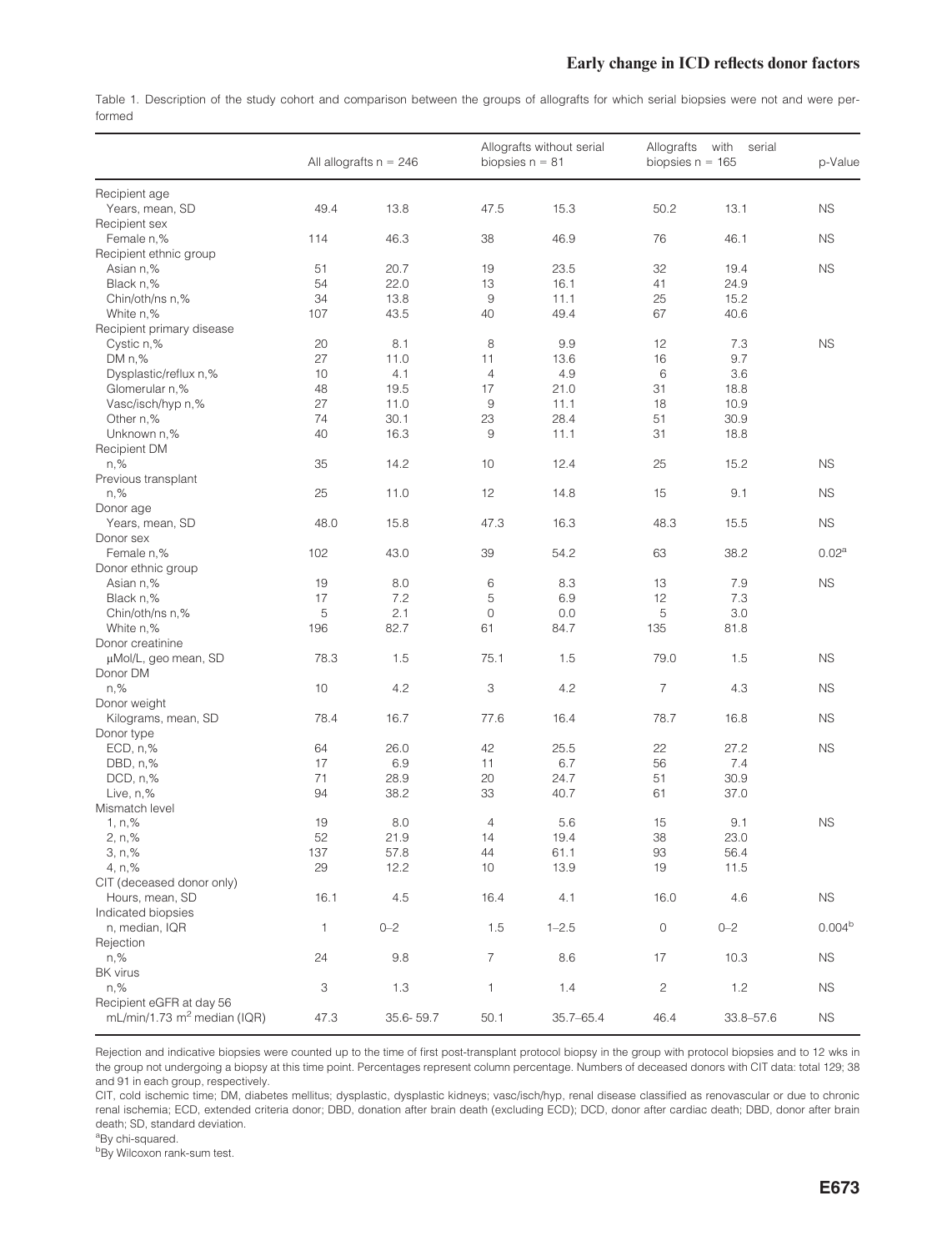#### Caplin et al.

|  | Table 2. Clinical variables stratified by ICD tertile at implantation |
|--|-----------------------------------------------------------------------|
|--|-----------------------------------------------------------------------|

|                        | ICD on implantation biopsy |         |                   |         |               |          |                        |
|------------------------|----------------------------|---------|-------------------|---------|---------------|----------|------------------------|
|                        | Zero $n = 72$              |         | Moderate $n = 68$ |         | High $n = 78$ |          | p-Value                |
| ICD                    |                            |         |                   |         |               |          |                        |
| %, median, range       | $\Omega$                   | $0 - 0$ | $\mathbf{2}$      | $1 - 4$ | 9             | $5 - 46$ |                        |
| Donor age              |                            |         |                   |         |               |          |                        |
| Years, mean, SD        | 41.3                       | 14.6    | 46.3              | 14.5    | 57.6          | 11.1     | $< 0.001$ <sup>c</sup> |
| Donor sex              |                            |         |                   |         |               |          |                        |
| Female n,%             | 35                         | 48.6    | 28                | 41.2    | 28            | 36.8     | <b>NS</b>              |
| Donor ethnic group     |                            |         |                   |         |               |          |                        |
| Asian n,%              | 8                          | 11.1    | $\mathsf 9$       | 13.2    | 1             | 1.3      | 0.02 <sup>d</sup>      |
| Black n,%              | 6                          | 8.3     | 3                 | 4.4     | 5             | 6.6      |                        |
| Chin/oth/ns n,%        | $\mathfrak{p}$             | 2.8     | 3                 | 4.4     | $\Omega$      | 0.0      |                        |
| White n,%              | 56                         | 77.8    | 53                | 77.9    | 70            | 92.1     |                        |
| Donor creatinine       |                            |         |                   |         |               |          |                        |
| µMol/L, geo mean, SD   | 75.9                       | 1.4     | 77.2              | 1.5     | 79.6          | 1.4      | <b>NS</b>              |
| Donor DM               |                            |         |                   |         |               |          |                        |
| $n, \%$                | $\overline{c}$             | 2.8     | $\mathbf{1}$      | 1.5     | 6             | 8.1      | <b>NS</b>              |
| Donor weight           |                            |         |                   |         |               |          |                        |
| Kilograms, mean, SD    | 77.7                       | 19.5    | 78.1              | 14.2    | 81.5          | 13.0     | <b>NS</b>              |
| Donor ICH              |                            |         |                   |         |               |          |                        |
| $n, \%$                | 22                         | 30.6    | 17                | 25.0    | 26            | 33.3     | <b>NS</b>              |
| Donor type             |                            |         |                   |         |               |          |                        |
| DBD n,%                | 29                         | 40.3    | 15                | 22.1    | 27            | 34.6     | 0.001 <sup>a</sup>     |
| DCD <sub>n,%</sub>     | 11                         | 15.3    | 21                | 30.9    | 33            | 42.3     |                        |
| Live n,%               | 32                         | 44.4    | 32                | 47.1    | 18            | 23.1     |                        |
| CIT (DCD and DBD only) |                            |         |                   |         |               |          |                        |
| Hours, mean, SD        | 16.1                       | 4.7     | 16.2              | 5.5     | 16.1          | 4.4      | <b>NS</b>              |

Numbers of deceased donors with CIT data: total 115; 35, 32, and 48 in each group, respectively. Abbreviations and characters as Table 1.

CIT, cold ischemic time; DBD, donated after brain death; DCD, donation after cardiac death; DM, diabetes mellitus; ICD, index of chronic damage; ICH, intracerebral hemorrhage

<sup>c</sup>By analysis of variance (ANOVA).

<sup>d</sup>By Fisher's exact test.

| Table 3. Multinomial logistic regression model of ICD at baseline |  |  |  |
|-------------------------------------------------------------------|--|--|--|
|-------------------------------------------------------------------|--|--|--|

|                         | Risk ratio relative to lowest tertile ICD0 |        |      |            |        |       |  |  |
|-------------------------|--------------------------------------------|--------|------|------------|--------|-------|--|--|
|                         | Middle                                     |        |      | Highest    |        |       |  |  |
|                         | <b>RRR</b>                                 | 95% CI |      | <b>RRR</b> | 95% CI |       |  |  |
| Donor type              |                                            |        |      |            |        |       |  |  |
| <b>DBD</b>              | Reference                                  |        |      | Reference  |        |       |  |  |
| <b>DCD</b>              | 3.71                                       | 1.40   | 9.82 | 3.96       | 1.49   | 10.51 |  |  |
| Live                    | 1.93                                       | 0.87   | 4.33 | 0.77       | 0.31   | 4.32  |  |  |
| Donor age               |                                            |        |      |            |        |       |  |  |
| Per decade<br>$>48$ yrs | 1.29                                       | 1.01   | 1.64 | 247        | 1.82   | 3.36  |  |  |

Generalized logistic regression model used as proportional odds assumption violated for the above variables across tertiles of ICD0. ICD0, ICD at implantation biopsy; RRR, relative risk ratio; CI, confidence interval; DBD, donation after brain death; DCD, donation after cardiac death; ICD, index of chronic damage.

gesting that this may be one factor responsible for the differences seen in delta ICD between donor types (Table 5). Although the prevalence of donor DM appeared higher in the higher quartiles of delta ICD, again low numbers mean that this vari-



first protocol biopsy. Box and whisker plot of ICD scores at implantation (PB0) and '6–12 wk' biopsy (PB1) stratified by donor type. Centre bar: median; Boxes: 25th and 75th centiles; Whiskers: upper and lower adjacent values; Dots: outliers. \*\*\*\*p < 0.001 by Wilcoxon signed-rank test. Includes allografts only where serial ICD was available.

**DBD DCD** live

able was not included in the final model. Other donor-, recipient-, and transplant-associated variables did not improve model fit. In particular, no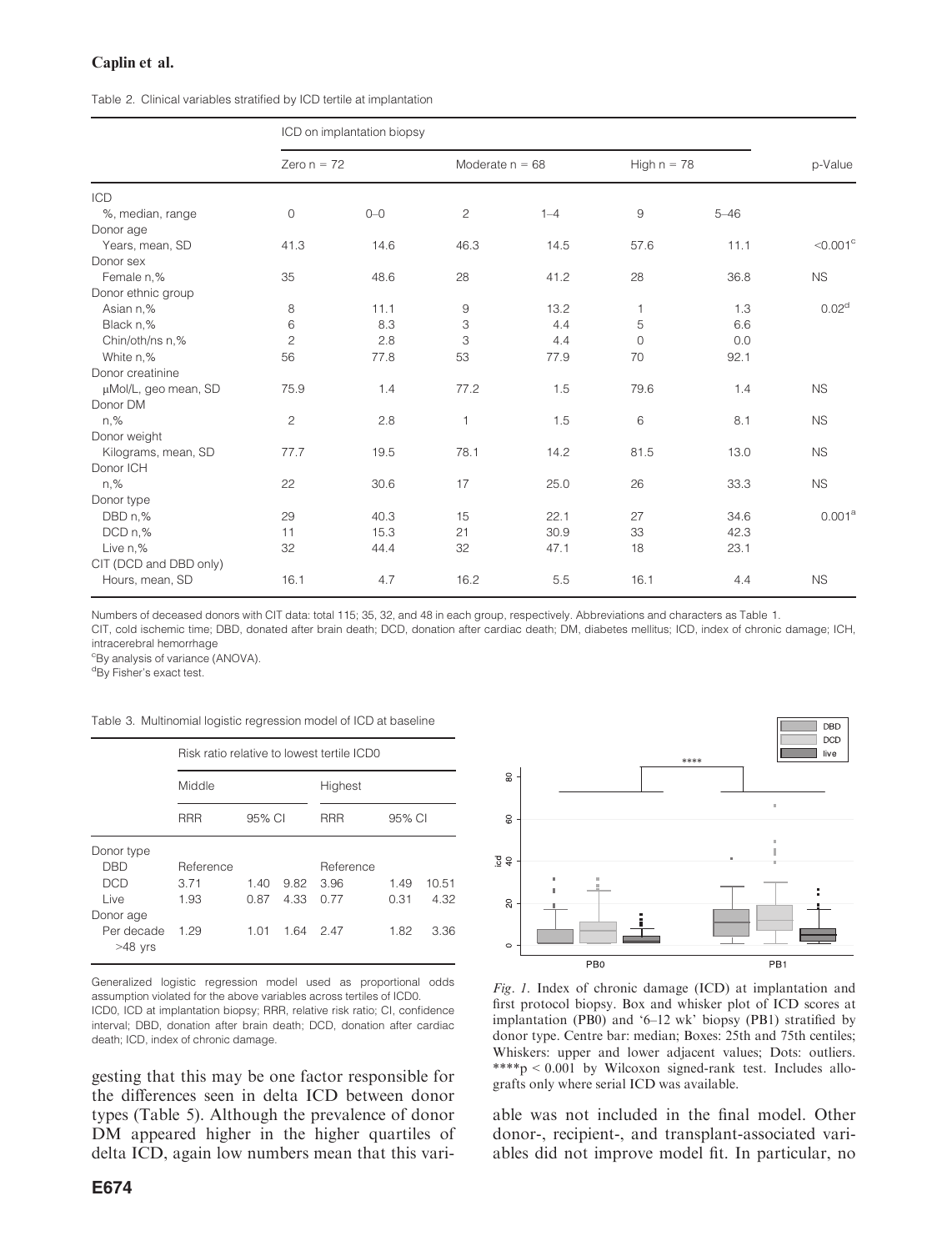Table 4. Clinical variables stratified by quartile of delta ICD on serial protocol biopsies

|                                         | Quartile of delta ICD |                     |                       |              |                |              |                |               |                        |
|-----------------------------------------|-----------------------|---------------------|-----------------------|--------------|----------------|--------------|----------------|---------------|------------------------|
|                                         | 1 (n = $36$ )         |                     | $2(n = 36)$           |              | $3(n = 45)$    |              | $4(n = 45)$    |               | p-Value                |
| Delta ICD                               |                       |                     |                       |              |                |              |                |               |                        |
| %, Median, range                        | $-2$                  | $-11$ to 0          | $\mathbf{2}$          | $1$ to $3$   | 5              | 4 to 8       | 13             | 9 to 44       |                        |
| Recipient age                           |                       |                     |                       |              |                |              |                |               |                        |
| Years, mean, SD                         | 52.4                  | 11.5                | 47                    | 14.5         | 47.2           | 13.4         | 54.1           | 12.1          | $0.023^{\circ}$        |
| Recipient sex                           |                       |                     |                       |              |                |              |                |               |                        |
| Female n,%                              | 19                    | 52.8                | 11                    | 30.6         | 21             | 46.7         | 22             | 48.9          | <b>NS</b>              |
| Recipient ethnic group                  |                       |                     |                       |              |                |              |                |               |                        |
| Asian n.%                               | 5                     | 13.9                | 6                     | 16.7         | 11             | 24.4         | 8              | 17.8          | <b>NS</b>              |
| Black n.%                               | $\overline{7}$        | 19.4<br>16.7        | 5                     | 13.9         | 11             | 24.4         | 17             | 37.8          |                        |
| Chin/oth/ns n,%<br>White n,%            | 6<br>18               | 50.0                | 10<br>15              | 27.8<br>41.7 | 5<br>18        | 11.1<br>40.0 | 4<br>16        | 8.9<br>35.6   |                        |
| Recipient primary disease               |                       |                     |                       |              |                |              |                |               |                        |
| Cystic n,%                              | $\mathbf{2}$          | 5.6                 | 3                     | 8.3          | 3              | 6.7          | 4              | 8.9           | <b>NS</b>              |
| $Dm n,$ %                               | 3                     | 8.3                 | $\overline{4}$        | 11.1         | 5              | 11.1         | 3              | 6.7           |                        |
| Dysplastic/reflux n,%                   | $\mathbf{1}$          | 2.8                 | $\mathbf{2}$          | 5.6          | $\mathbf{2}$   | 4.4          | $\mathbf{1}$   | 2.2           |                        |
| Glomerular n,%                          | 9                     | 25.0                | 8                     | 22.2         | $\overline{7}$ | 15.6         | 6              | 13.3          |                        |
| Vasc/isch/hyp n,%                       | $\overline{4}$        | 11.1                | $\overline{c}$        | 5.6          | $\overline{c}$ | 4.4          | 10             | 22.2          |                        |
| Other n.%                               | 14                    | 38.9                | 10                    | 27.8         | 14             | 31.1         | 12             | 26.7          |                        |
| Unknown n,%                             | 3                     | 8.3                 | $\overline{7}$        | 19.4         | 12             | 26.7         | 9              | 20.0          |                        |
| <b>Recipient DM</b>                     |                       |                     |                       |              |                |              |                |               |                        |
| $n, \%$                                 | 6                     | 16.7                | 5                     | 13.9         | $\overline{7}$ | 15.6         | 6              | 13.3          | <b>NS</b>              |
| Previous transplant                     |                       |                     |                       |              |                |              |                |               |                        |
| $n, \%$                                 | 5                     | 13.9                | $\mathbf{2}^{\prime}$ | 5.6          | $\overline{7}$ | 15.6         | $\mathbf{1}$   | 2.2           | $0.10^{d}$             |
| Donor age                               |                       |                     |                       |              |                |              |                |               |                        |
| Years, mean, SD                         | 44.3                  | 17.3                | 46.6                  | 16.0         | 48.2           | 12.5         | 53.4           | 13.9          | 0.043 <sup>c</sup>     |
| Donor sex                               |                       |                     |                       |              |                |              |                |               |                        |
| Female n,%                              | 15                    | 41.7                | 15                    | 41.7         | 18             | 40.0         | 13             | 28.9          | <b>NS</b>              |
| Donor ethnic group                      |                       |                     |                       |              |                |              |                |               |                        |
| Asian n,%                               | 3                     | 8.3                 | $\overline{7}$        | 19.4         | 3              | 6.7          | $\circ$        | 0.0           | <b>NS</b>              |
| Black n,%                               | 3                     | 8.3                 | 3                     | 8.3          | $\overline{c}$ | 4.4          | $\overline{4}$ | 8.9           |                        |
| Chin/oth/ns n,%                         | $\mathbf{1}$          | 2.8                 | $\mathbf{1}$          | 2.8          | $\mathbf{1}$   | 2.2          | $\mathbf{2}$   | 4.4           |                        |
| White n,%                               | 29                    | 80.6                | 25                    | 69.4         | 39             | 86.7         | 39             | 86.7          |                        |
| Donor creatinine                        |                       |                     |                       |              |                |              |                |               |                        |
| µMol/L, geo mean, SD                    | 72.4                  | 1.4                 | 84.2                  | 1.4          | 75.3           | 1.3          | 86.3           | 1.6           | 0.10 <sup>c</sup>      |
| Donor DM                                |                       |                     |                       |              |                |              |                |               |                        |
| $n, \%$                                 | $\circ$               | 0                   | $\mathsf{O}\xspace$   | $\circ$      | 2              | 4.4          | $\overline{4}$ | 9.1           | 0.10 <sup>d</sup>      |
| Donor weight                            |                       |                     |                       |              |                |              |                |               |                        |
| Kilograms, mean, SD                     | 77.4                  | 17.4                | 78.5                  | 16.3         | 79.7           | 17.1         | 80.4           | 14.7          | <b>NS</b>              |
| Donor type                              |                       |                     |                       |              |                |              |                |               |                        |
| ECD <sub>n,%</sub>                      | 5                     | 13.9                | 6                     | 16.7         | 12             | 26.7         | 18             | 40.0          | < 0.001 <sup>d</sup>   |
| DBD n,%                                 | 6                     | 22.2                | 3                     | 8.3          | $\mathbf{1}$   | 2.2          | $\circ$        | 0             |                        |
| DCD n,%                                 | 8                     | 22.2                | 6                     | 16.7         | 15             | 33.3         | 21             | 46.7          |                        |
| Live n,%<br>Donor ICH                   | 17                    | 47.2                | 21                    | 58.3         | 17             | 37.8         | 6              | 13.3          |                        |
| $n, \%$                                 | 5                     | 13.9                | 6                     | 16.7         | 16             | 35.5         | 19             | 42.2          | $0.009^{\rm a}$        |
| Mismatch level                          |                       |                     |                       |              |                |              |                |               |                        |
| $1 n, \%$                               | $\overline{4}$        | 11.1                | $\mathbf{2}$          | 5.6          | $\overline{7}$ | 15.6         | $\mathbf{2}$   | 4.4           | 0.11 <sup>d</sup>      |
| $2 n, \%$                               | 8                     | 22.2                | 10                    | 27.8         | 10             | 22.2         | 9              | 20.0          |                        |
| $3 n$ ,%                                | 19                    | 52.8                | 19                    | 52.8         | 28             | 62.2         | 26             | 57.8          |                        |
| 4 n,%                                   | 5                     | 13.9                | 5                     | 13.9         | $\mathsf O$    | 0.0          | 8              | 17.8          |                        |
| CIT (DCD and DBD only)                  |                       |                     |                       |              |                |              |                |               |                        |
| Hours, mean, SD                         | 16.1                  | 5.3                 | 15.8                  | 4.5          | 15.5           | 3.8          | 16.0           | 5.1           | <b>NS</b>              |
| Rejection                               |                       |                     |                       |              |                |              |                |               |                        |
| $n, \%$                                 | 5                     | 13.9                | 5                     | 13.9         | 6              | 13.3         | $\overline{7}$ | 15.5          | <b>NS</b>              |
| <b>BK</b> virus                         |                       |                     |                       |              |                |              |                |               |                        |
| $n, \%$                                 | $\mathbf{O}$          | $\mathsf{O}\xspace$ | $\mathbf{1}$          | 2.9          | 0              | $\mathbf 0$  | $\mathbf{1}$   | 2.2           | <b>NS</b>              |
| Recipient eGFR at day 56                |                       |                     |                       |              |                |              |                |               |                        |
| mL/min/1.73 $m^2$ median (IQR)          | 51.9                  | $30.7 - 61.2$       | 50.9                  | 43.7-60.7    | 46.8           | 40.5-57.0    | 37.8           | 28.0-50.0     | $< 0.001$ <sup>e</sup> |
| Recipient eGFR at day 365               |                       |                     |                       |              |                |              |                |               |                        |
| mL/min/1.73 m <sup>2</sup> median (IQR) | 52.2                  | 40.9-73.8           | 52.6                  | 40.9-73.8    | 51.9           | 41.6-59.1    | 45.1           | $35.0 - 52.1$ | 0.04 <sup>e</sup>      |
|                                         |                       |                     |                       |              |                |              |                |               |                        |

Numbers of deceased donors with CIT data: total 88; 15, 14, 27, and 32 in each group, respectively. Rejection was defined by a histologically proven episode of rejection prior to the protocol biopsy. Number of allografts with one-yr creatinine: 127. Abbreviations and characters as Tables 1 and 2. CIT, cold ischemic time; DBD, donation after brain death; DCD, donation after cardiac death; DM, diabetes mellitus; ECD, extended criteria donor; ICD, index of chronic damage; ICH, intracerebral hemorrhage.

e By Kruskal–Wallis test.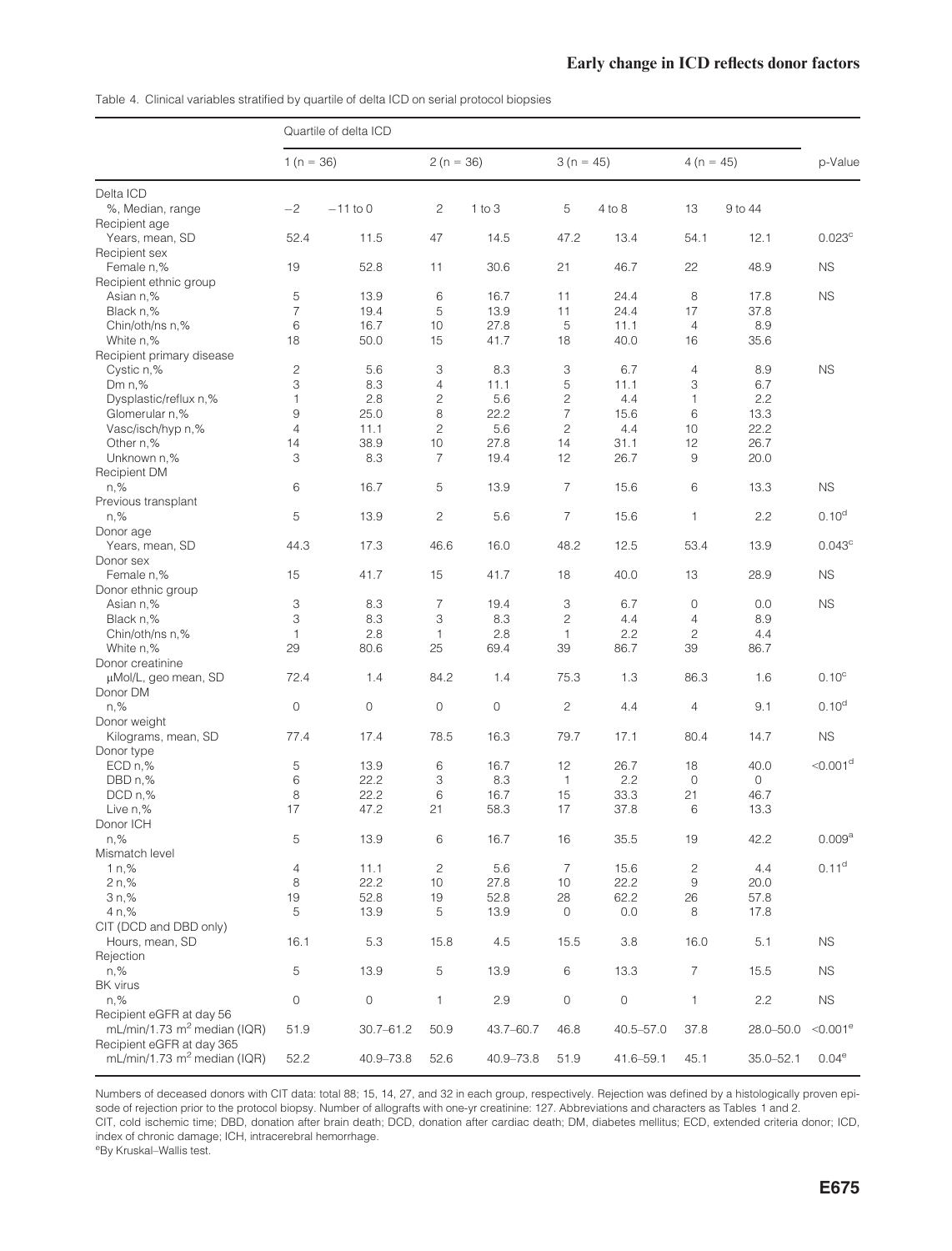

Fig. 2. Prevalence of donor types amongst quartiles of delta index of chronic damage (ICD). Unadjusted for other clinical variables. \*\*\*p <  $0.005$ .

Table 5. Multivariable ordinal logistic regression model of delta ICD quartile on serial protocol biopsies

|                                                                                        | All donors $n = 162$              |                      |                      | Donors with COD ICH<br>excluded $n = 116$ |                      |                      |  |
|----------------------------------------------------------------------------------------|-----------------------------------|----------------------|----------------------|-------------------------------------------|----------------------|----------------------|--|
|                                                                                        | ΟR                                | 95% CI               |                      | ΟR                                        | 95% CI               |                      |  |
| Donor type<br><b>DBD</b><br><b>DCD</b><br>Live<br>Donor age<br>Per decade<br>$>48$ yrs | Reference<br>1.30<br>0.40<br>1 29 | 0.62<br>0.20<br>1.05 | 2.73<br>0.80<br>1.57 | Reference<br>2.90<br>0.78<br>1.33         | 1.00<br>0.30<br>1.05 | 8.39<br>1.95<br>1.60 |  |

Adjusted for timing of second biopsy (days since transplant). Model meets proportional odds assumptions.

associations were seen between episodes of rejection or length of CIT (in deceased donors only) and delta ICD.

Associations between delta ICD and biochemical measures of kidney function

There was a strong association between delta ICD and eGFR at day 56 (Table 4). There was also an association between delta ICD and quartile of eGFR at day 365 on multivariate testing (adjusted for episodes of rejection, recipient age, ethnic group, sex, and diabetes) when biochemical kidney function at the time of second biopsy was not included in the model. To test whether early fibrosis would be a useful predictor of future allograft function, we examined whether this measure was

associated with the change in eGFR between day 56 and day 365. We found no association between delta ICD and change in kidney function between first post-transplant protocol biopsy and one yr post-transplant (quartile of eGFR at day 365 adjusted for quartile of eGFR at day 56;  $p = 0.74$ ). Addition of potential confounders to the model (rejection, recipient factors) did not alter the lack of association.

#### **Discussion**

In this study, we describe the clinical associations of early changes in chronic damage on protocol biopsies performed as a part of a routine clinical care. Although several other studies have examined the prevalence of chronic damage in routine biopsy samples, to our knowledge, this is the first one to examine early change in ICD outside a clinical trial, in a cohort including transplants from donors after cardiac and brain death, as well as live donors.

As with all studies of this type, a major concern is whether patients undergoing protocol biopsies are representative of the cohort of transplant patients as a whole. Therefore, we compared clinical variables in the group undergoing both protocol biopsies with the group undergoing only one or neither. We could only detect differences in donor sex and number of indicated biopsies. The higher number of indicated biopsies in the group not undergoing protocol biopsies may reflect causation (i.e., patients do not undergo protocol biopsies after a recent indication biopsy) or reverse causation (i.e., clinicians are more likely to refer for biopsy where there has not been a recent protocol biopsy). Reassuringly rates of biopsy proven rejection were no different, suggesting that our analysis of change in ICD is not restricted to a selected group of patients in this context. The reasons underlying lower numbers of female donors in the protocol biopsy group are less clear, but it could be that there are differences in transplant course in recipients of kidneys from female donors (12). Overall, these findings suggest that the cohort in whom we examined delta ICD is broadly reflective of the transplant population followed up at our institution during the same time period.

Donor age was independently associated with ICD0 underlining the well-recognized importance of this variable in considering the suitability of organs for transplantation. Furthermore, DCD kidneys had a higher baseline ICD independent of age, which may reflect a difference in the underlying clinical characteristics of donors of kidneys of these types accepted at our institution. No differences in baseline ICD were observed between

COD, cause of death, OR, odds ratio; CI, confidence interval; DBD, donation after brain death; DCD, donation after cardiac death; ICD, index of chronic damage; ICH, intracerebral hemorrhage.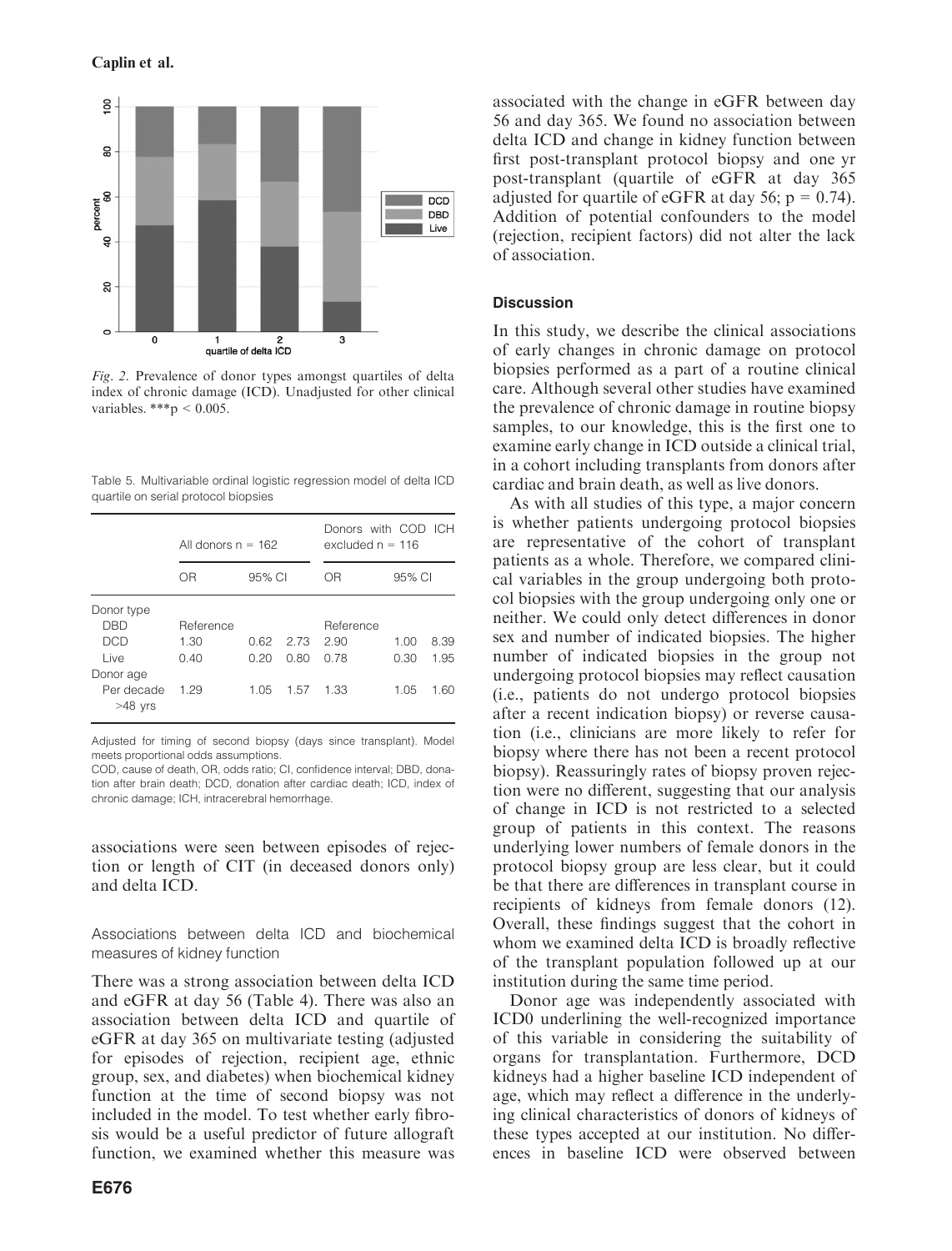kidneys from live donors and DBD after adjustment for donor age. Others have reported associations between early changes in fibrosis and diabetes, rejection, and kidneys from male donors (9). We observed trends with the first two of these risk factors and delta ICD in our cohort, but may have been underpowered to detect significant associations. Furthermore, kidneys from female donors made up less than 30% of those allografts in the highest delta ICD quartile compared with more than 40% in the lowest three quartiles; however, this association did not reach statistical significance using our approach.

Younger donor age and live donation were independently associated with reduced odds of higher delta ICD. As age is known risk factor for failure to recover from acute kidney injury (13), it might be expected to impact on recovery from transplantation-associated ischemia–reperfusion injury. In one similar study, a similar association was found on univariable testing (9). Another recent study did not observe a similar association with donor age  $(8)$ ; this may be because this investigation was restricted to live donors, where the increase in ICD is not marked, limiting the power to detect any relationship. Although live donors are often younger than DBD or DCD, the association of live donation with lower delta ICD was independent of donor age.

Overall, there was a small, but highly significant increase in ICD between biopsies. This increase in chronic damage in our cohort appears consistent with what has been reported in other studies [(8), (9)]. This early increase in chronic damage suggests that the process of transplantation itself leads not only to an acute kidney injury, but also to irreversible damage detectable at 2–3 months.

Despite differences in ICD at implantation, there was no evidence for a difference in delta ICD between DBD and DCD after adjustment for donor age, suggesting that although kidneys from DCD in our cohort may have higher levels of chronic damage prior to transplantation, the post-transplant progression of this damage is similar between these two donor types. We also found no evidence that either CIT (within the range of CIT seen in deceased donors) or early acute rejection was associated with delta ICD. It is impossible to confidently separate the impact of CIT from donor type in a study of this design, but these data suggest that there may be non-ischemic mediators of the association between live donors and lower delta ICD. The attenuation of the differences between live and DBD donors after exclusion of donors dying from ICH may implicate this cause of donor death in aggravated transplantation-associated allograft injury and is consistent with the worse medium-term outcomes observed in kidneys transplanted from such donors (14). Our cohort included too few donors with DM to draw adequate conclusions as to any association between this risk factor and delta ICD; however, with the increasing use of diabetic donors, this aspect of donor selection would merit further investigation.

We examined associations between delta ICD (as the explanatory variable) and eGFR, both at the time of second biopsy and at one yr. Unsurprisingly, delta ICD was associated with eGFR at both time points. These finding are similar to those reported by Servais and colleagues (9). However, change in ICD between implantation and first post-transplantation biopsy was not additionally informative of biochemical outcome at one yr (a surrogate for graft loss (2)) over and above an eGFR measured at the time of the latter biopsy. This analysis does have potential for confounding as clinicians were aware of ICD scores and may have altered patient management accordingly, and the small numbers of transplants lost in the period between first post-transplant biopsy and end of follow-up mean that we are unable to examine hard outcomes such as graft failure. However, these findings do suggest that although early change in chronic damage reflects past insults, this measure is unlikely to provide useful information (above routine biochemical measures) on the future transplant course as judged by change from eight-wk to one-yr eGFR.

Almost 16% of serial protocol biopsies demonstrated a negative delta ICD. Areas of chronic damage are not thought to recover, so these values are unlikely to represent true changes. A similar finding has been reported elsewhere (15), and as interobserver variability and intra-observer variability in the reporting of ICD have been found to be low (7), negative scores are likely to reflect sampling variation. This implies that although potentially a useful research tool, for an individual, even serial ICD measurements are likely to be of limited utility except perhaps for very high values (7).

In addition to those mentioned above, our study has several other weaknesses. Although we examined, and found little evidence for, differences between the group undergoing protocol biopsies and those who did not, we cannot exclude the possibility that we have examined a selected group of patients. All our patients were from a single center, and therefore, our conclusions may not be generalizable. Furthermore, we did not examine our biopsies for inflammation in scarred areas, a finding that has been reported to be a useful predictor of adverse graft outcomes (4). Although, to our